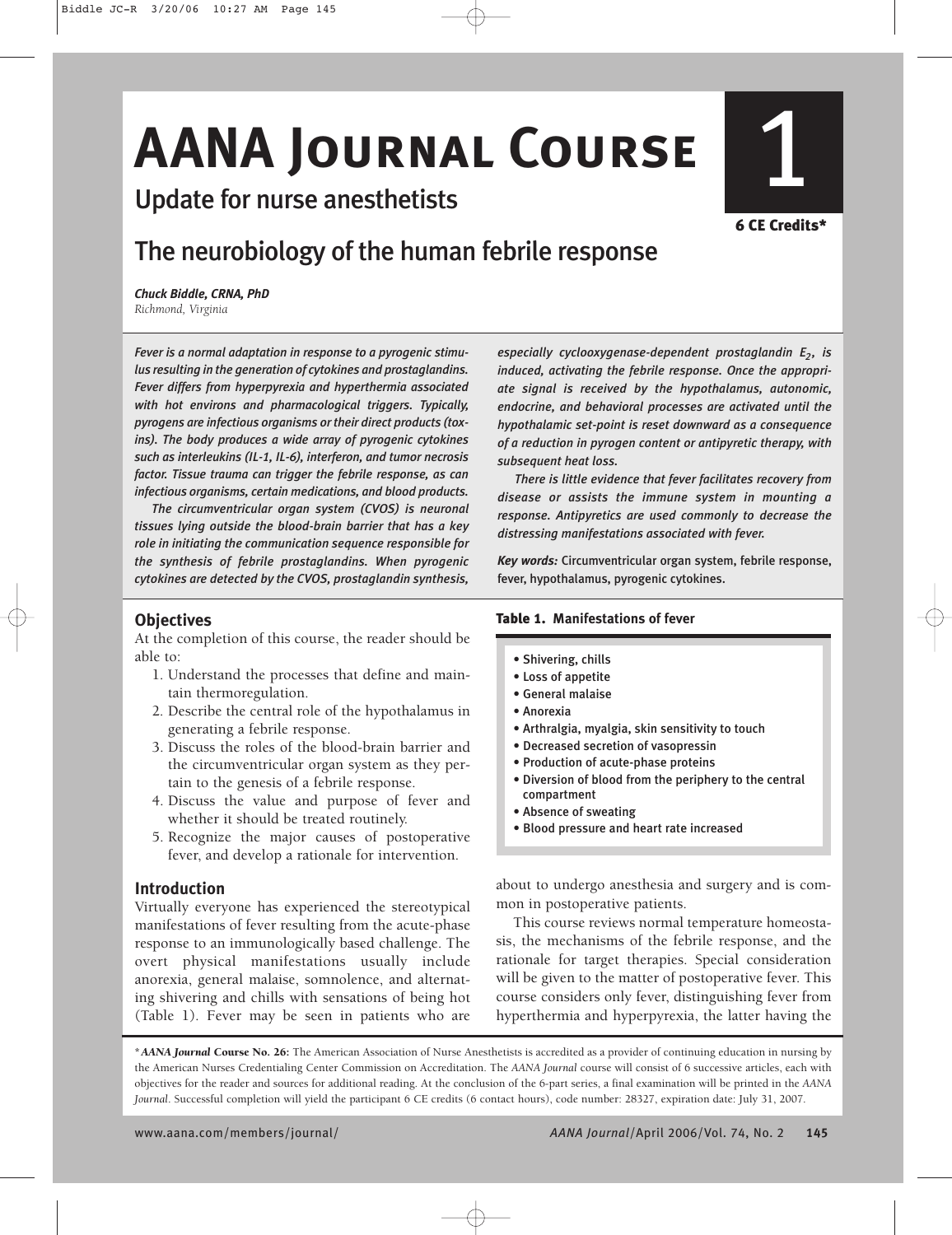potential to be rapidly fatal. Hyperthermia and hyperpyrexia usually are associated with a pharmacological instigator (eg, malignant hyperthermia, neuroleptic malignant syndrome) or occur in an environment where heat production exceeds the victim's ability to lose it (heat stroke).

# **Normal thermoregulation**

Fever is a normal physiologic adaptation occurring largely in response to circulating cytokines and prostaglandins. Under normal conditions, the average individual experiences only a slight variation in body temperature in any 24-hour period, maintaining a steady core temperature because of the exquisite, complex orchestration of the hypothalamus in the coordination and balance of heat production with heat dissipation.

Most of us respond "98.6 degrees F" when asked what "normal" body temperature is, and reference sources differ slightly on just what temperature represents normality. An authoritative, critical analysis of the issue suggests that in the average young adult (teens to 40 years), normal body temperature averages 98.2°F  $\pm$  0.7°F (36.8°C  $\pm$  0.4°C) with a nadir in the early morning and a peak in the late afternoon.<sup>1</sup> Ovulation results in a predictable perturbation in thermoregulation (an increase of about 1.0°F associated with ovulation) such that many women monitor body temperature as a component of birth-control strategy. Figure 1 is a brief conversion index of some representative Fahrenheit and Celsius measurements.

Reporting of body temperature must be put in the context of where the temperature measurement was obtained. This is a major conundrum in research directed at determining the efficacy of heat-conservation interventions such as convective warmers, radiant lights, and heated intravenous fluid administration devices. Measures of core temperature are thus superior to those of surface temperature whenever possible.

Our skin may be viewed as our single largest "organ" and is amazingly efficient in terms of regulating our core temperature. It acts, in effect, like a radiator due to the large and diffuse venous plexus that exists just below the skin. Enormous amounts of heat can be transferred from the body core to the skin as an effective mechanism of radiant heat loss. Likewise, heat can be conserved by decreasing blood flow to the skin, with both processes controlled by the autonomic nervous system's influence on vascular mechanics. Subcutaneous fat is a superb insulator because it conducts heat at only a fraction of the rate of other body tissues, a factor accounting for the relatively large amount of heat lost from the head, which has a large vascular plexus and minimal subcutaneous fat.

**Figure 1. Representative temperature conversions from degrees Celsius (C) to degrees Fahrenheit (F)**

| Hyperthermia  | C<br>F<br>110                             | С۰  | F°                                          |
|---------------|-------------------------------------------|-----|---------------------------------------------|
| Normal range- | 40<br>100                                 | 100 | 212                                         |
| Hypothermia   | 90<br>30                                  | 41  | 105.8                                       |
|               |                                           | 40  | 104                                         |
|               | 80                                        | 39  | 102.2                                       |
|               | 70<br>20                                  | 38  | 100.4                                       |
|               |                                           | 37  | 98.6                                        |
|               | 60                                        | 36  | 96.8                                        |
|               |                                           | 35  | 95                                          |
|               | 10<br>50                                  | 34  | 93.2                                        |
|               |                                           | 0   | 32                                          |
|               | $F^{\circ} = (C^{\circ} \times 1.8) + 32$ |     | $C^{\circ} = (F^{\circ} - 32) \times 0.555$ |

Thermoregulation is a sophisticated balancing act between heat production (a normal consequence of the body's metabolism) and heat loss (to the ambient surroundings). Only when these are in equilibrium is a state of heat balance achieved. The major mechanisms of body heat loss are radiation, conduction, convection, and evaporation (Figure 2).

# **The role of the hypothalamus: The thermoregulatory "conductor"**

If the integrated thermoregulatory response of the body is viewed as the symphony, then the conductor is the hypothalamus (Figure 3). The hypothalamus acts much like the thermostat located centrally in a home. The "set-point" or thermostatic setting of the hypothalamus is shifted somewhat in febrile conditions. Elevating the set-point activates neurons in the vasomotor center to initiate vasoconstriction with resultant blood shifting from the periphery to the central compartment. $^{2}$  Likewise, shivering will increase heat production from muscular activity. Reduction in activity (somnolence and malaise), loss of fluid from decreased vasopressin release (less body fluid to warm), suppression of sweating, and seeking a warm environment all contribute to heat production and conservation, allowing for blood contacting the hypothalamus to meet the new set-point.

# **Pyrogens**

Pyrogens come in many forms and provoke a febrile response. Typically, pyrogens are infectious organisms or their direct products (toxins). The body can produce a wide array of endogenous pyrogens such as certain interleukins (IL-1, IL-6), interferon, tumor necrosis factor, and other compounds that fall under the general rubric of "pyrogenic cytokines."2 Cytokines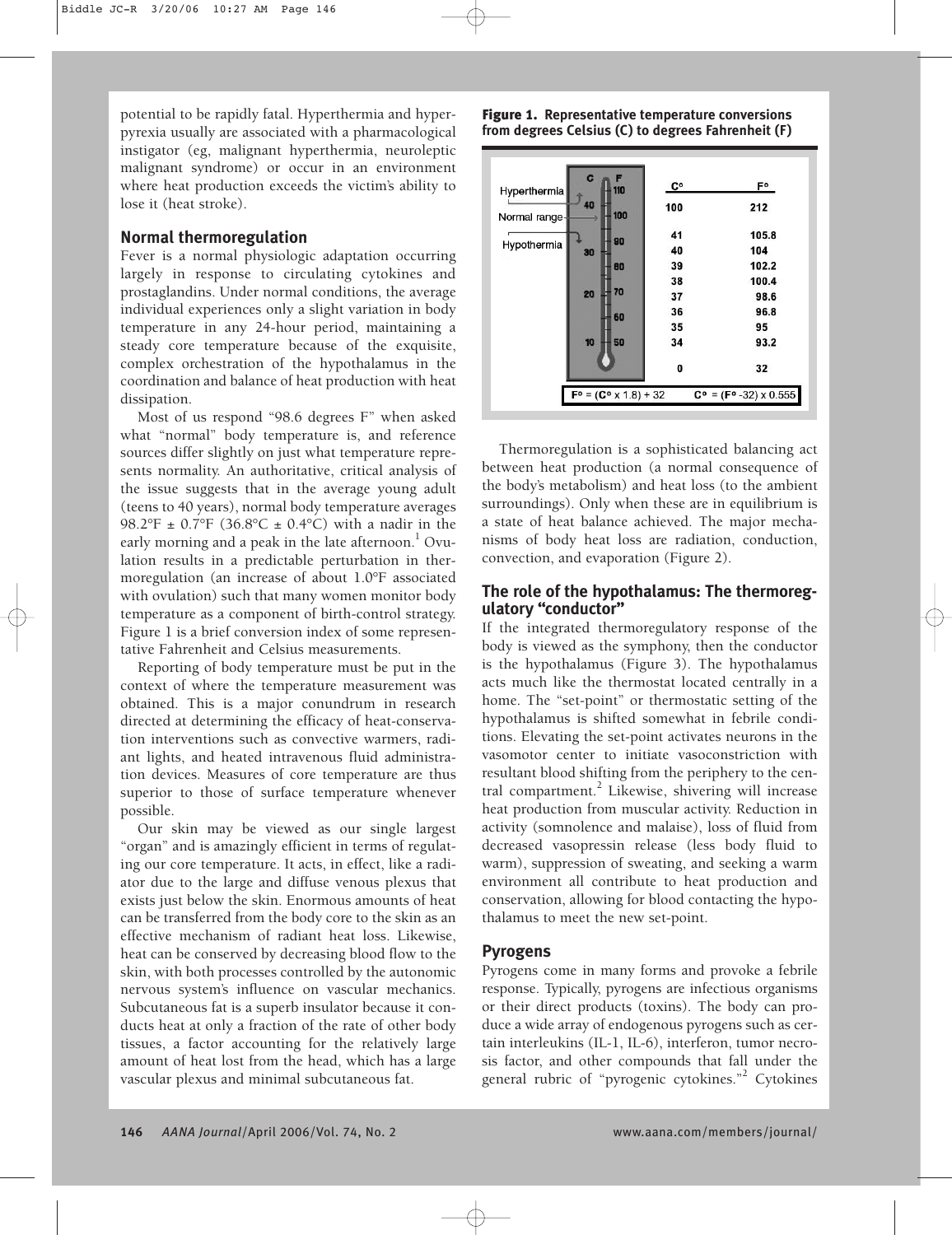**Figure 2. Mechanisms of heat loss**



*Radiant* loss via electromagnetic waves is a major form of heat loss. We radiate heat in all directions to objects in our surroundings. The gradient of heat influences the direction of heat transfer. *Conductive* loss may be high in the operating room where the patient comes into direct contact with a cold bed. *Convective* loss via air currents and *evaporation* of moisture from the skin, lungs, and open wounds also occur.

are relatively low-molecular-weight proteins that modulate immune, inflammatory, and hematopoietic processes in the body. Cytokines can be induced by viral invasion as well.

## **How does the brain sense the presence of a pyrogen?**

The blood-brain barrier (BBB) is a specialized network of capillary endothelial cells designed to protect the brain from harmful blood-borne substances, yet allowing access to essential substrates for brain function. The BBB strictly controls transport into the brain through physical (tight junctions) and metabolic (enzymes) barriers. Pyrogenic compounds generally do not trespass the BBB, raising the question, "How then does the hypothalamus sense their presence so that a febrile response can be mounted?"

There are various structures adjacent to the central nervous system that are termed the *circumventricular organ system* (CVOS). The structures represent small clusters of neurons that are in contact with blood and have an intrinsic neuronal connection with the hypothalamus but are outside the  $BBB<sup>3</sup>$  (Figure 4). The CVOS has many diverse functions in the body besides informing the hypothalamus about the presence of pyrogens. For example, a component of the CVOS called the subfornical organ assesses the level of circulating angiotensin II, sending feedback information to the brainstem and subsequently participating in neurogenic regulation of blood pressure. Likewise, another component of the CVOS, the area postrema,

**Figure 3. The integrated, autonomic febrile response**



### **Figure 4. Sagittal section of brain illustrating the approximate location of the circumventricular organ system (CVOS)**\*



The CVOS includes midline structures bordering the third and fourth ventricles that are outside the bloodbrain barrier. These are important sites of recognition of blood and cerebrospinal fluid constituents and communicating the information recognized to the brain. The CVOS consists of the pineal gland, median eminence, subfornical organ, area postrema, subcommissural organ, and organum vasculosum. The major CVOS structures involved in the febrile response are depicted.

**\* s indicates subfornical organ; o, organum vasculosum; p, pineal gland; a, area postrema.**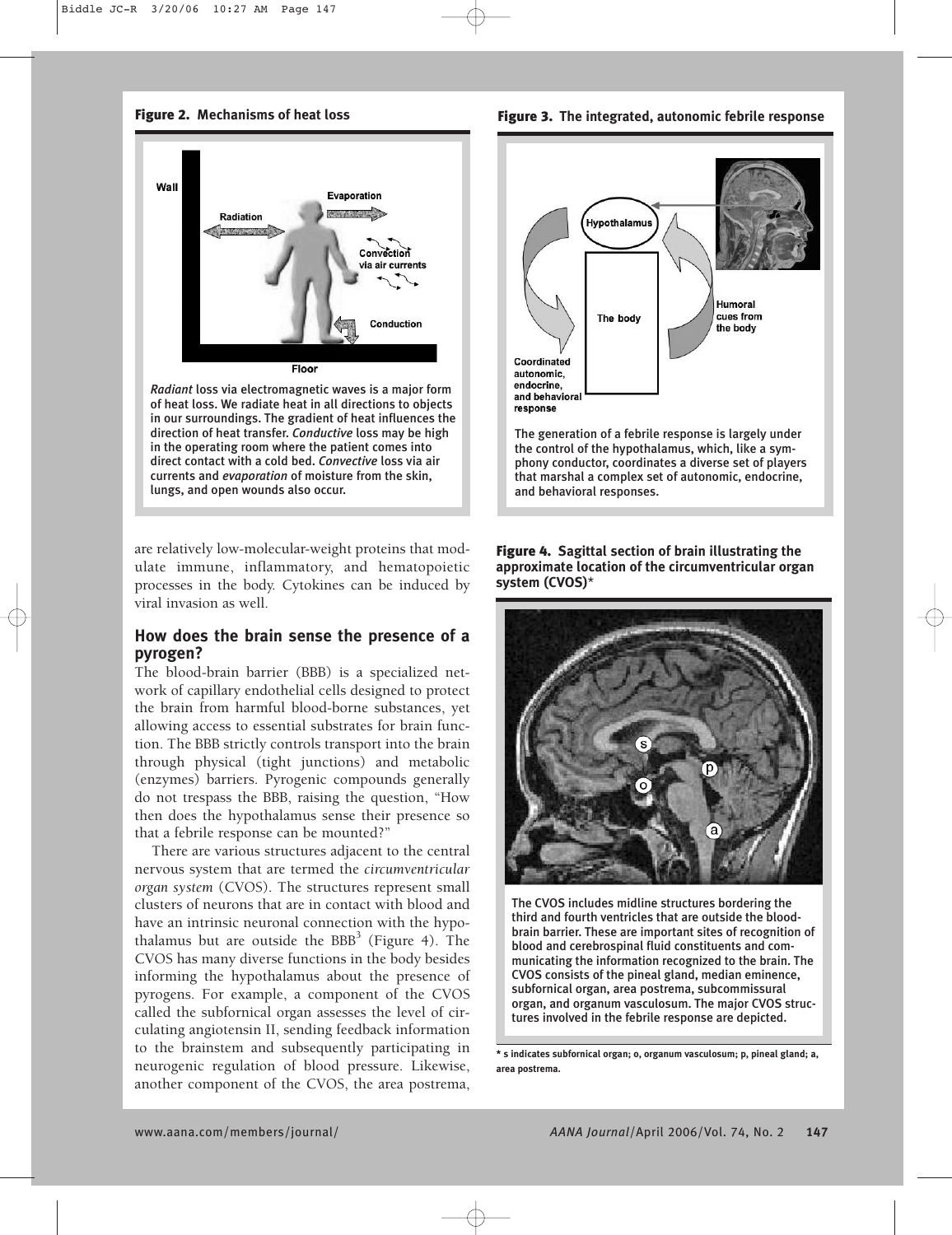#### **Figure 5. Cyclooxygenase (COX)-dependent pathway**

- Enhanced immunological response
- Impairment of bacterial and viral replication
- Fall in blood glucose level, denying bacteria substrate
- Production of acute-phase reactants by the liver†
- Activation of the stress response

**\* "Proof" of these phenomena is not absolute; supporting evidence is largely indirect and often theoretical.**

**† Divalent cations (DCs) are necessary for the growth and replication of many microorganisms. During fever, the liver generates acute-phase reactants, which bind with DCs and, thus, may impede bacterial growth.**

monitors blood levels of cholecystokinin, providing feedback, via the brainstem, to regulate gastrointestinal activity and appetite.<sup>4</sup>

The CVOS has an important role in initiating the communication sequence responsible for the synthesis of prostaglandins that are crucial to the febrile response. When circulating pyrogenic cytokines are detected by the CVOS, prostaglandin synthesis, especially prostaglandin  $E_2$  (PGE<sub>2</sub>) is induced, which activates the febrile response. Indirect evidence of this comes in the observation that certain drugs that are potent inhibitors of prostaglandin synthesis (eg, aspirin, indomethacin) are highly effective in blocking the febrile response. Further evidence for the critical role of prostaglandins in mounting a febrile response can be found in the location and high density of  $PGE$ , receptors in that part of the brain highly associated with the genesis of fever. 5

The study of the nature and mechanics of fever is enormously complicated for many reasons, some of them nearly insurmountable. Logistic and technical issues abound, primarily due to the deep brain location and delicate nature of the relevant control structures. Ethical issues preclude exposing humans to most pyrogens and, in controlled trials, withholding therapy or subjecting people with fevers to alternative therapies when traditional interventions are highly successful. Because of these and other factors, there is a high reliance on research using animal models. The direct application of animal-based models to humans is always suspect, and this limitation must be considered as such studies are considered and their implications for practice weighed.

What is certain is that once the appropriate febrile signal is received and processed in the hypothalamus, a diverse set of autonomic, endocrine, and behavioral processes is activated. Under the control of the hypothalamus, these processes continue until the hypothalamic set-point is reset downward as a consequence of a



**\* Action blocked by corticosterioids. † Aspirin is a prototypical nonselective COX inhibitor.**

decline in pyrogen content or as a result of antipyretic

therapy. At this point, heat loss is initiated.

# **What is the value of fever, and should it be treated?**

Despite the predictable occurrence of fever in infection, there is no clear proof that fever per se facilitates recovery from the infectious process, nor is there direct evidence that it assists the immune system in mounting a response. There is some indirect evidence that fever may improve the efficiency of the body in destroying bacteria and may inhibit replication of a variety of microorganisms.<sup>6,7</sup> It also has been suggested (again with indirect evidence) that a variety of metabolic processes are altered in a manner that empowers the body's immune response to infection.<sup>8,9</sup> Table 2 lists some of the suggested benefits of the febrile response.

Although fever usually is self-limiting, treatment targeted at reducing fever and its associated distressing effects (eg, malaise, anorexia, myalgia, skin sensitivity) is common. Because of the relative absence of direct evidence that fever enhances recovery, treating fever is generally thought to be advantageous. Depending on the condition of the patient (eg, age, level of consciousness, coexisting vomiting), oral, rectal, or parental preparations of a variety of antipyretics might be used. Aspirin and nonsteroidal antiinflammatory drugs are the mainstays of antipyretic therapy. The potency of an antipyretic is associated directly with its ability to inhibit brain cyclooxygenase (COX).<sup>10</sup>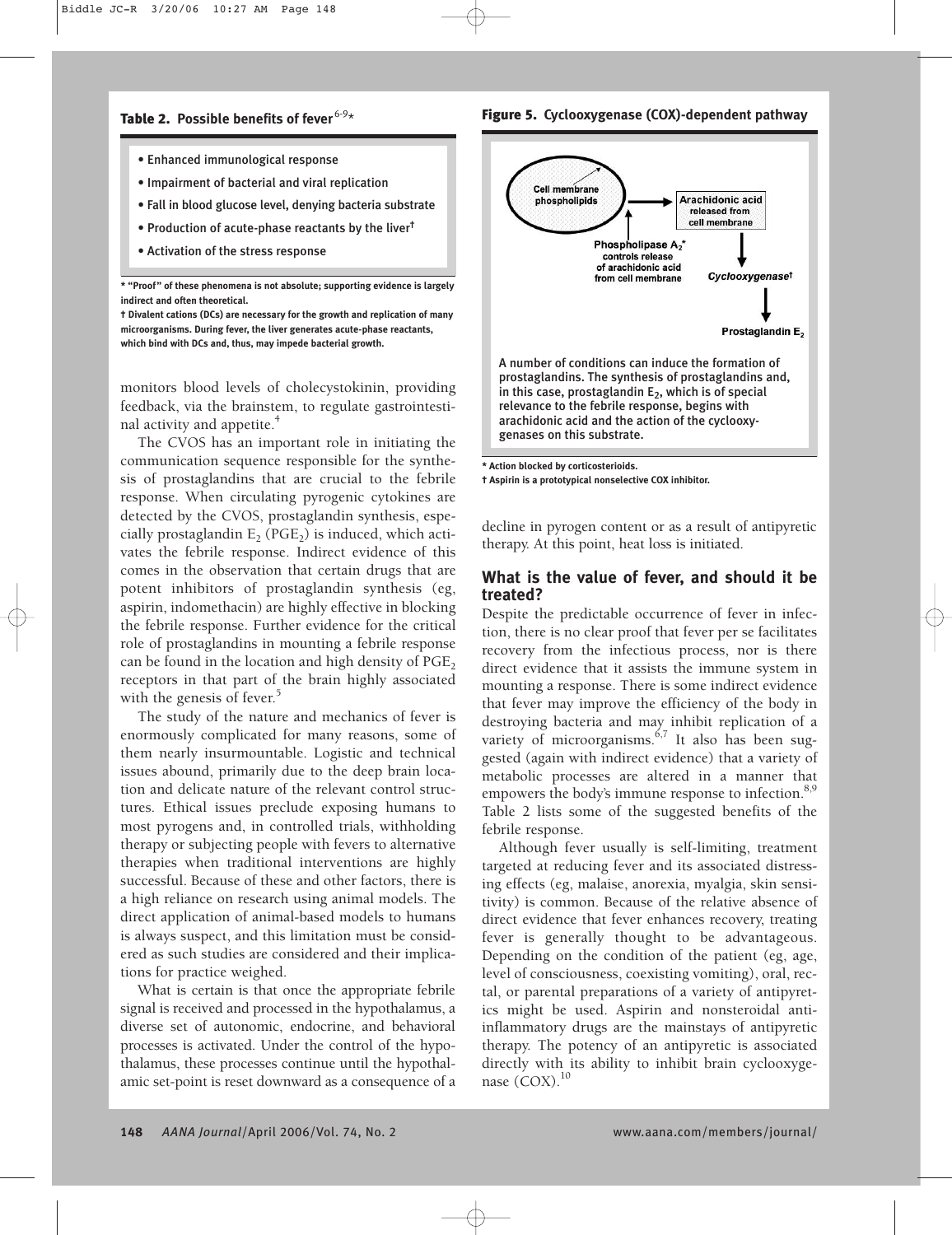#### **Table 3. Causes of postoperative fever**

- Tissue trauma and associated cytokine release
- Bacterial endotoxins and exotoxins
- Nosocomial infection
- Meningitis
- Foreign body reaction (implanted hardware or device)
- Medications that provoke immune-mediated reactions
- Transfused blood products
- Malignant hyperthermia
- Pneumonia and ventilator-associated pneumonia
- Pulmonary aspiration
- Urinary tract infection, especially in the presence of an indwelling catheter
- Intravascular catheter–related infection
- Noninfectious causes
	- Pancreatitis, myocardial infarction, embolization
	- Acute alcohol withdrawal, acute gout
	- Hyperthyroidism, cancer, intracranial pathology

The formation of  $PGE$ <sub>2</sub> (see earlier text) that is important in mounting the febrile response is inextricably linked to COX (Figure 5). Arachidonic acid released from cell membranes is the substrate that COX acts on to create a number of prostaglandins, including  $PGE<sub>2</sub>$ . (There are at least 3 types of COX, each responsible for the synthesis of different subsets of prostaglandins.) Antipyretics that owe their effect to blocking the formation of  $PGE$ <sub>2</sub> achieve this end by inhibiting COX.

Acetaminophen is relatively ineffective in inhibiting COX in peripheral body tissue despite its efficacy in reducing fever. Acetaminophen undergoes oxidation in the brain by cytochrome P-450 isoenzymes, where it is oxidized to a form that effectively inhibits COX activity. Also of interest is the efficacy of corticosteroids as antipyretics, an effect due to their inhibition of  $PGE<sub>2</sub>$ synthesis by blocking the activity of phospholipase  $A_2$ , an enzyme that controls the expression of arachidonic acid from the cell membrane (see Figure 5).

#### **Special consideration: Postoperative fever**

It is not uncommon during a postanesthetic visit for us to encounter our previously afebrile patient with a low-grade fever. The majority of fevers in postoperative patients are likely due to tissue trauma and the subsequent release of cytokines in response to that trauma.<sup>11,12</sup> In a systematic study of the issue, laparoscopic procedures were associated with fewer episodes of fever than open procedures when the cofactor of infection was controlled.<sup>13</sup>

Although tissue trauma can trigger the cytokinemediated febrile response, it is quite apparent that bacteria can provoke postoperative fever. 14,15 Certain medications and blood product administration can

trigger a postoperative fever through immune-mediated responses. Although discussion is not within the scope of this article, the onset of malignant hyperthermia has been reported hours after the inhalational agent was discontinued.16 Table 3 lists some of the potential factors and causes that should be considered in the differential diagnosis of postoperative fever. The potential causes for postoperative fever are extensive, and Table 3 is merely representative.

Delayed postoperative fever most often is due to an infectious process. Blood product administration can provoke a delayed febrile response, most often due to cytomegalovirus or hepatitis virus exposure.

Treating postoperative fever is complicated by the many causes, so carefully excluding as many causes as possible is an essential first step. Discontinuing unnecessary interventions (eg, medications; intravenous, bladder, or gastric catheters) should be considered. Treating the fever with acetaminophen for 12 to 48 hours is not likely to complicate the patient's course and will provide comfort while the underlying cause of the fever is sought and treated. If the fever is simply due to the trauma of the surgical intervention, spontaneous resolution should occur within 2 or 3 days.

#### **Conclusion**

Fever is a normal adaptive physiologic response that does not demand treatment unless a specific underlying cause is found (eg, wound infection) or unless it provokes significant patient discomfort. Central nervous system damage can occur with temperatures that exceed 105°F (40°C), although common febrile responses are unlikely to approach this level.

Fever is a coordinated response "managed" at the level of the brain with a relatively well-described mechanism of action that is based in part on the release and detection of cytokines. It should be emphasized that randomized controlled trials showing that fever reduces the course of an illness or improves patient outcome are not available.

#### **REFERENCES**

- 1. Mackowiak PA, Wasserman SS, Levine MM. A critical appraisal of 98.6 degrees F, the upper limit of the normal body temperature, and other legacies of Carl Wunderlich. *JAMA*. 1992;268:1578- 1580.
- 2. Dinarello CA. Cytokines as endogenous pygrogens. *J Infect Dis.* 1999;179(suppl 2):S294-S298.
- 3. Murakami N, Sakata Y, Watanage T. Central action sites of interleukin-1 beta for inducing fever in rabbits. *J Physiol.* 1990;428: 299-312.
- 4. Herbert H, Saper CB. Cholecystokinin, galanin, and corticotropin releasing factor–like immunoreactive projectins from the nucleus of the solitary tract to the parabrachial nucleus in the rat. *J Comp Neurol.* 1990;293:581-598.
- 5. Stitt JT. Differential sensitivity in the sites of fever production by prostaglandin E within the hypothalamus of the rat. *J Physiol.* 1991;432:99-110.
- 6. Kluger MJ. The adaptive value of fever. In: Mackowiak PA, ed.